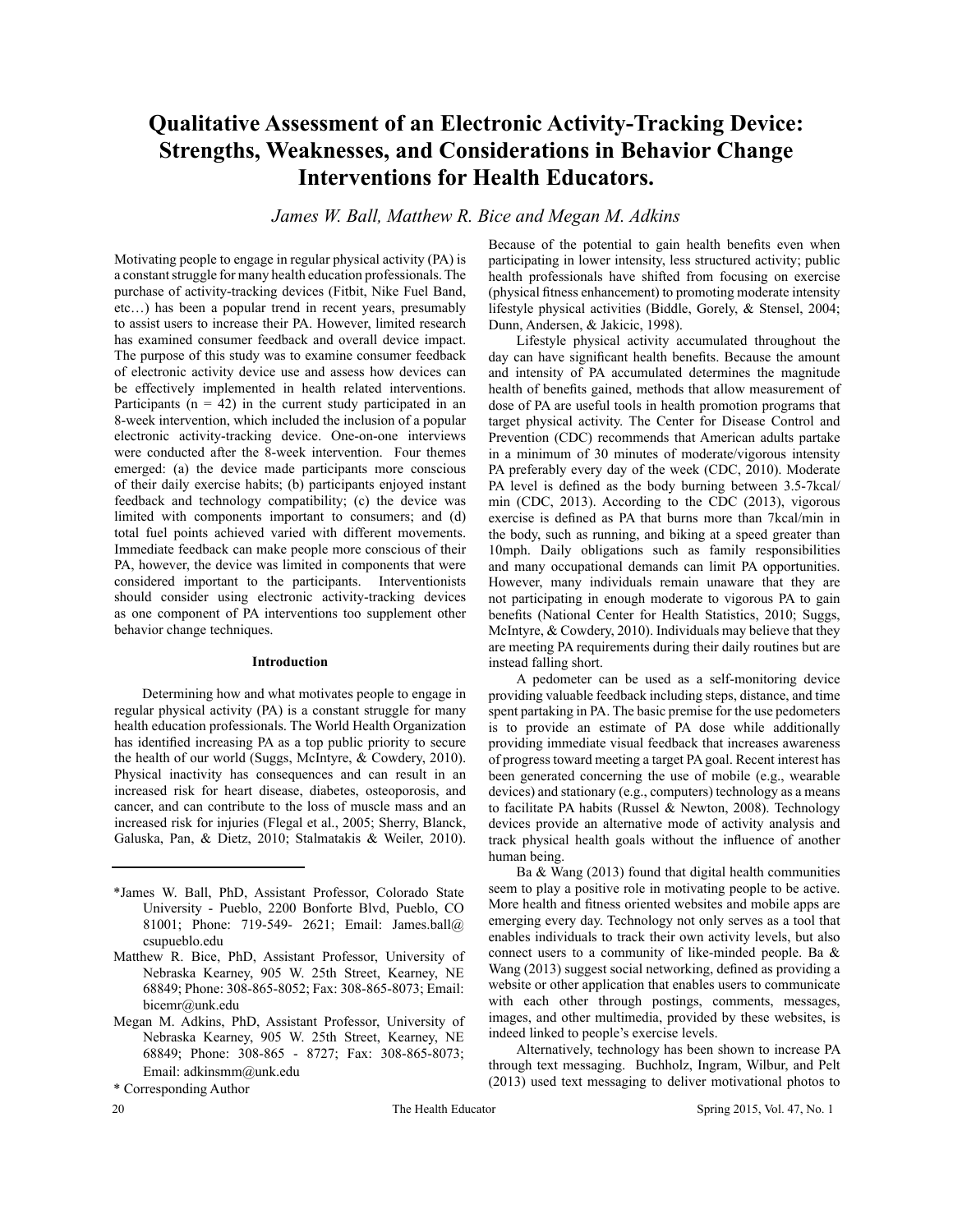increase walking in older adults. They found that using text messages to achieve walking goals promoted exercise in adults (Buchholz, et. al., 2013). Text messaging can serve as an effective way to motivate people to exercise.

Lastly, combining technologies can be very effective as well. Stuckey, Shapiro, Gill, & Petrella (2013) used a health monitoring system that included an application on the smart phone, a phone with built-in mobile access to the Internet, and an online database to transmit and store data to help track participants' diabetic measurements and track their PA. At the end of an eight-week intervention, researchers found that participants increased exercise and fitness levels (Stuckey, Shapiro, Gill, & Petrella, 2013). The advancement of technology allows individuals to not only have the ability to exercise at home but track physical activity levels throughout the day with the use of multiple technology-based systems. Interventions that include the use of technology to exercise conclude that technology plays an important role potentially leading to increased PA levels (Fanning, Mullun, & McAuley, 2012). As a result, interest has shifted toward determining how technology use motivates individuals to be more physically active.

## **Motivation & Technology**

Electronic activity-tracking devices are a providing a new way for people to track daily activity levels. These devices contain accelerometers that measure movement acceleration and provide minute to minute activity analysis. A rising social trend focusing on use of electronic activity-tracking devices may prove to be a factor influencing PA levels (Lyons, Lewis, Mayroshn, & Rowland, 2014). New electronic activity-tracking monitors, such as Nike Fuelband (FB), Fitbit Force/Flex, Polar Loop, etc, utilize triaxial accelerometers to measure PA and provide an advanced way to evaluate activity behaviors through interfaced connections with smart phones and computers. Many new activity-tracking devices, such as the FB, have associated programs available for activity evaluation. Connection between the activity monitor and a smart phone or computer presents much more information than can be provided solely by the wrist worn device. The ability to obtain extensive feedback by means of minute-to-minute analysis allows individuals to examine activity patterns during specific time periods throughout the day. Additionally, activity feedback is individualized and many new activity-tracking devices provide charts, comparisons, and indicators of progress towards personal goals (Polzien, Jakicic, Tate, & Otto, 2007). The use of activity-tracking devices in clinical interventions has resulted in promising results (Kang, Marshal, Barreira, & Lee, 2009; Muller-Riemenschneider, Reinhold, Nocon, Willich, 2008). However, more research is needed concerning the usefulness of these devices in the health education profession.

The self-determination theory (SDT) by Deci and Ryan provides a broad framework explaining individual motivation by intrinsic and various extrinsic sources (Deci & Ryan, 2000). Deci and Ryan (2000) describe how social and cultural factors facilitate behaviors and undermine volition and initiative. Hsu, Buckworth, Focht, and O'Connell (2013) explain that the SDT is increasing being applied to physical activity interventions. A recent meta-analysis by Ng (2012), found that the implementation of SDT principals in physical

activity interventions has been shown to be effective. Reaching a daily PA goal, such as the total number of steps achieved in a day, can provide extrinsic motivation and accomplishing tasks that are fun and enjoyable can provide intrinsic motivation. Technology provides an additional or alternative mode of motivation, potentially reinforcing behaviors through selfevaluation. Electronic activity-tracking devices provide extrinsic motivation for people trying to reach daily PA goals and if the participant perceives the technology and the programs that support the device as fun or enjoyable the device can provide intrinsic motivation as well.

Research has found that technology can increase individual motivation to exercise by documenting achievement of PA goals (Fanning, Mullun, & McAuley, 2012). A metaanalysis by Fanning, Mullun, & McAuley (2012) reported that individuals using mobile technology devices for monitoring PA significantly increased activity level. Functions such as device pairing with software programs allow devices to sync data to smart phones and computers for more advanced evaluation of activity data. Most activity tracking programs allow daily, weekly, and monthly analysis resulting in a more comprehensive activity evaluation.

Activity evaluation has generated overwhelming interest from people who are both starting to become physically active and those maintaining current physically active lifestyles. Activity-tracking devices provide a cost effective method of self-monitoring that can contribute to healthy behavior change. Activity-tracking devices could have a positive impact on public health because people are attracted to newer technologies and these devices can be easily adopted, implemented, and maintained during a PA intervention (Mayrsohn & Khalil, 2014). Activity-tracking devices could potentially serve as another tool for health education professionals to use as a component of behavior change interventions and programs.

## **Fuel Band Technology & Motivation**

The FB continuously tracks activity levels via Fuel points, steps, and daily caloric expenditure. The FB has an LCD screen allowing immediate activity feedback. A unique feature is that the FB utilizes "Fuel points" to track activity levels and activity goal attainment. Nike explains that fuel points were designed to be a simple universal way to calculate how much a person moves in a day. Fuel points are calculated the same way for everyone and they don't take into account body weight, age, or gender (Nike.com, 2015). Activity parameters and fuel points are provided to users via the LCD screen, which allows individuals to better understand how much activity is needed to meet an individual activity goal. Activity goals can be changed at any time and adjusted for fitness outcomes. Lee, Kim, and Welk (2014) report the Nike Fuelband, along with various other devices, were deemed valid and acceptable instruments assessing physical activity for consumers.

The FB is linked to a personal online account (Nike+ Connect), on a website/program designed to help individuals monitor daily activity levels. Data can be synchronized to Nike + Connect via the clasp, which doubles as a USB cable, or the accompanying application for an iOS device using Bluetooth. Nike+ Connect allows individuals to examine daily activity as well as weekly, monthly, and yearly patterns. More specifically, Nike+ Connect provides hourly activity data allowing for a

Spring 2015, Vol. 47, No. 1 The Health Educator 21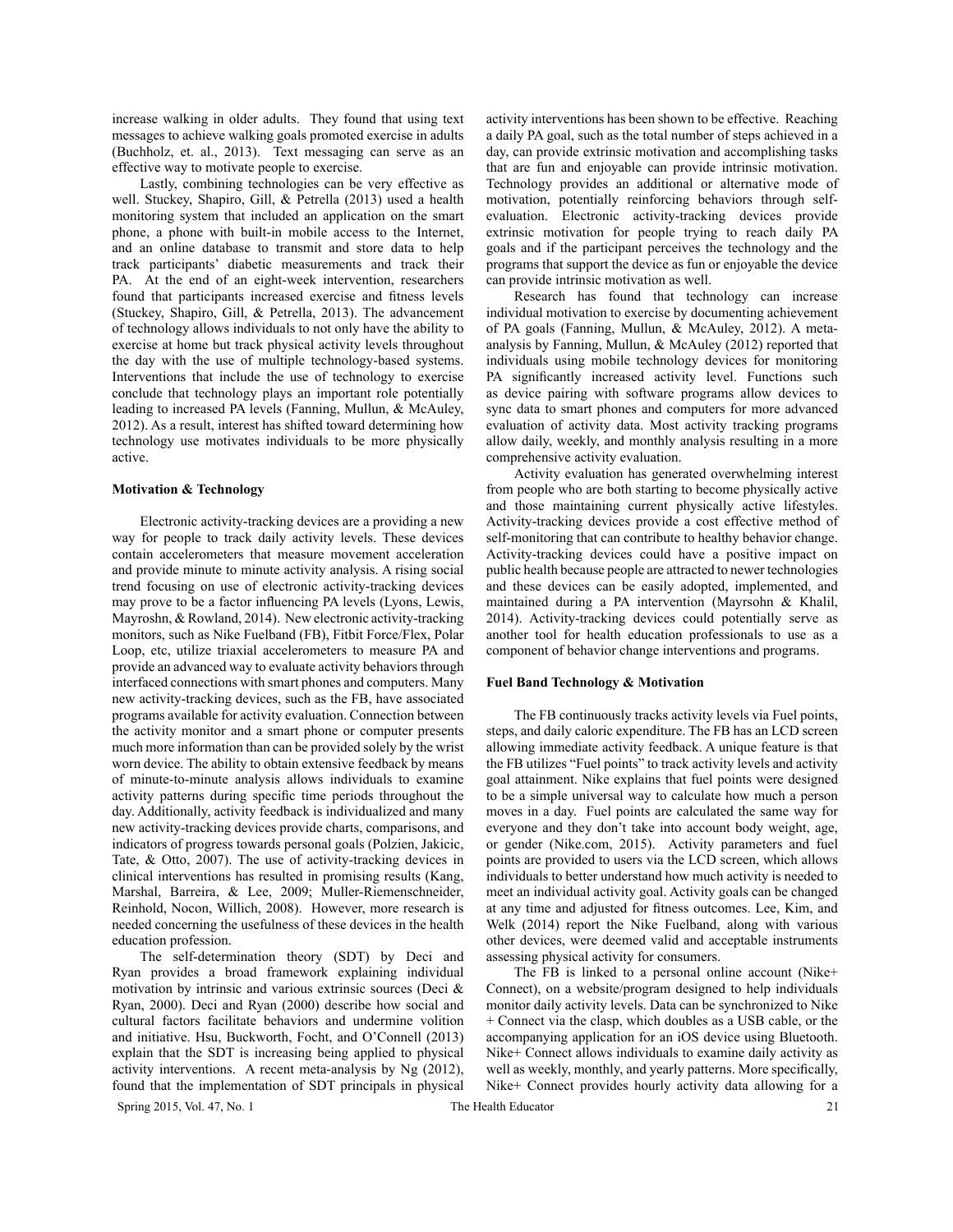retrospective evaluation of daily activity levels and trends. The integration of goal setting with the use of these new activitytracking devices is hypothesized to be an important factor consumers will use aiding behavior change. Pedometers have been used in PA interventions and new electronic activitytracking devices could be a valuable catalyst for behavior change. The purpose of this study was to examine consumer feedback of electronic activity device use and assess how devices can be effectively implemented in health related interventions. Findings could potentially help explain how these devices could be utilized in physical activity behavior change interventions.

## **Methods**

### **Participants**

The opportunity to participate in the study was offered via email solicitation to university employees, students, and members of the university wellness program of two mid-sized universities  $(n = 42)$ . The email explained the intervention as a PA initiative to promote healthy living with the use of an electronic activity-tracking device. To be eligible for study participation, subjects had to be 25 years of age or older. Participants were required to attend Pre-Intervention training for study explanation and device functioning. Participation was limited to the availability of electronic activity-tracking devices. Participants were not required to purchase any equipment. Participants had to commit to wearing an electronic activity-tracking device every day for 8 weeks.

## **Nike FuelBand SE**

Use of the Nike Fuelband SE (FB) served as the instrument for the intervention. The Nike Fuelband SE was chosen because at the time, it was the newest device on the market and was the updated version of the original Nike Fuelband. Presumably, technological bugs were fixed, the SE edition was user friendly, and no research exists concerning intervention integration. The FB is a wrist-worn, three-dimensional, accelerometrybased device that assesses body movement, steps, distance, and calories burned. The Nike+ Connect program allows for goal setting and documents goal attainment. The Nike Fuelband SE calculates daily physical activity as fuel points. Linking the FB to the Nike+ Connect program is essential for full functioning of the FB. Access to the program is free after purchase of the sport band. Program profiles were created for each sport band (username & password) and provided to each study participant at the intervention training. Each profile was modified with participant's personal information, i.e. height, weight, and device personal preferences. The Nike+ Connect program allows for social support and group challenges; however, the current project focused on individual use without social interaction.

## **Training**

Participants were required to attend a 1-hour training course. At the start of the course, informed consent was obtained according to the approved Institutional Review Board process. At the pre-intervention training, participants

were taught how to use the FB, received an explanation of all functions of the device (goal setting, hours, steps, & energy expenditure), practiced using the Nike+ Connect program via technology devices of choice (i.e. smart phone, computer, laptop, or tablet), and were taught how to upload data. Participants were instructed to charge their device on Monday and Thursday of each week to upload their data. Lastly, participants were encouraged to wear the FB all day over the next 8-week intervention. Participants were provided a problem-shooting guide that included common questions, concerns, and solutions. Furthermore, if problems arouse they were to email the researchers with questions. The researchers designed the training including a history of electronic activity devices, how the Nike Fuelband SE works, how to set activity goals, and what functions represented. Next, participants were shown how to use the device. The same training outline was administered at both research sites.

# **Intervention**

The intervention began the week following the preintervention training and lasted 8 weeks. Participants wore the FB all day throughout the next 8 weeks. Participates set a daily exercise goal based on Nike fuel points. Participants tried to meet their fuel point goal each day of the 8-week intervention. No other behavior change techniques were used during the intervention. Participants didn't communicate via social media or use any other features the FB might offer. Researchers attempted to explore if reaching a fuel point goal was motivation for participants to exercise more each day and the strengths and weaknesses of the device.

## **Assessment**

One-on-one in person interviews  $(n = 42)$  were conducted when participants returned the FB after 8 weeks. Interviews took approximately 20-30 minutes to complete. Interviews were face-to-face included probing questions that addressed participants' experience with the FB. Questions were based on the participant's attitudes and perceptions concerning awareness of exercise habits, if the FB motivated them, and strengths/weaknesses of the FB. Data were recorded by having participants write their answers and return them to researchers. Questions included: (a) How did/didn't the FB motivate you to exercise; (b) How did/didn't the FB make you more conscious of your exercise habits; (c) What were reasons that you forgot to wear the FB; (d) How would you compare the FB to other devices you have seen/used; (e) After the 8 weeks of use, what were the strengths of the FB; (f) and What were the weaknesses of the FB. The researchers developed and agreed upon these questions addressing the purpose of their study.

### **Data Analysis**

Qualitative data was analyzed following the principals that are outlined in Merriam's (2009) book, Qualitative research: A guide to design and implementation. After the interviews  $(n = 42)$  were completed, interview notes from both institutions were compiled and open coding took place. After open coding, ideas were analyzed and sorted to identify overarching themes, which were then combined, narrowed,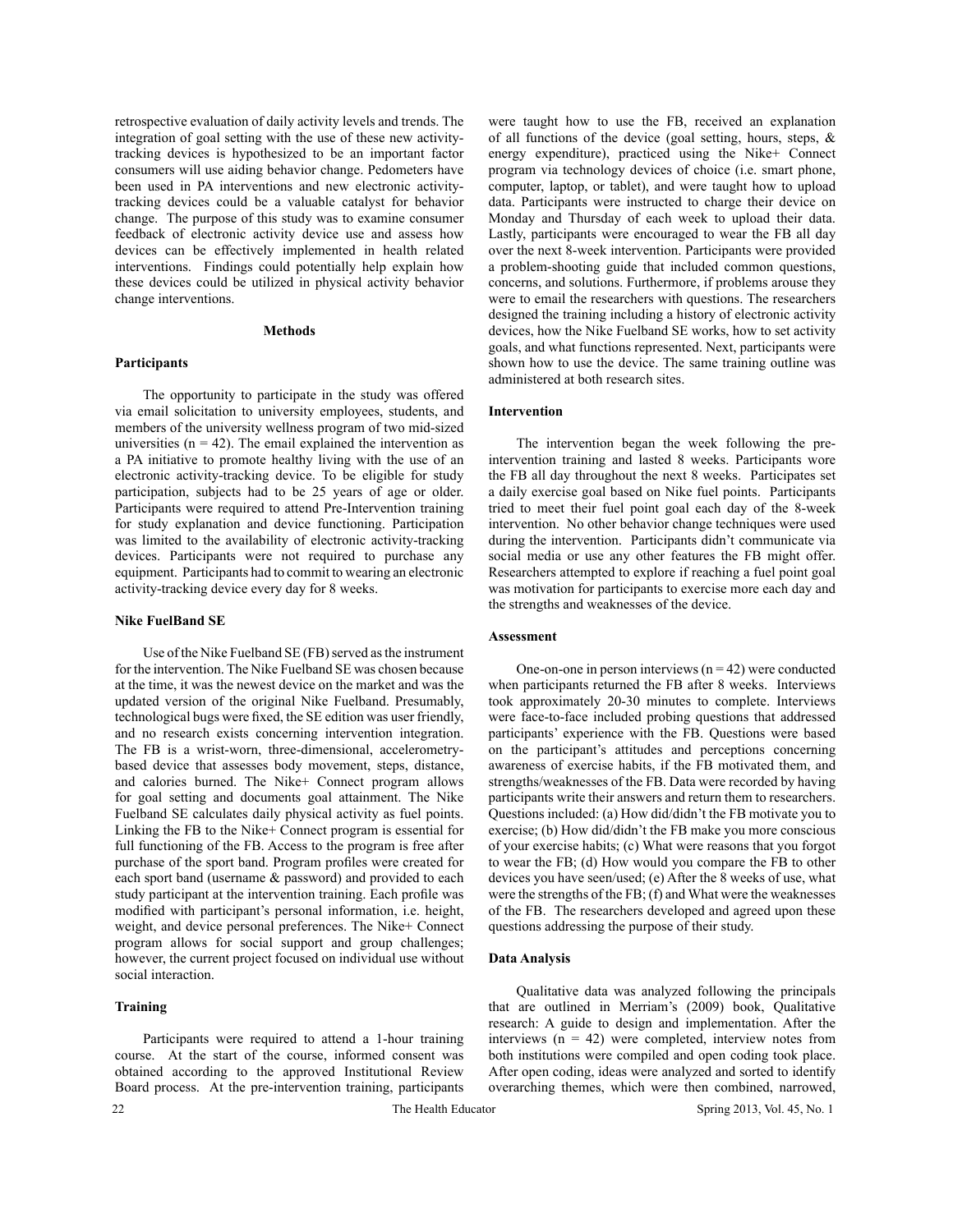and adjusted to determine final themes. Triangulating analysts (having two or more persons independently analyze the same qualitative data and compare their findings; Patton, 2002, p. 560) contributed to the trustworthiness of this study as all researchers were involved in data analysis (Merriam, 2009). The common themes that were expressed by the majority of the participants were generated to represent the results.

### **Results**

Four specific themes that emerged from the participant responses included (a) the device made them more conscious of their daily exercise habits; (b) participants enjoyed the instant feedback and technology compatibility; (c) the device was limited with components important to consumers; and (d) total fuel points achieved varied with different movements.

## **Consciousness of Daily Exercise Habits**

The majority  $(n = 38)$  of participants said that the device made them more aware of their activity levels throughout the day. It took more effort to reach their daily FB points than was expected. One participant said, "I could see how many fuel points I was averaging at the end of the day and learned how to average 2500 fuel points a day rather than 1500-1600 as I was before the fuel band." Another participant said, "Being aware is half the battle, now I know how little I was moving during the day." One participant mentioned, "The fuel band made me more aware of the lack of exercise I was getting throughout the day." Lastly, there were a few participants who mentioned that they would try to walk more in the afternoon if they saw that there fuel points were lower than they had expected for the day.

The majority ( $n = 38$ ) of participants mentioned that the FB made them more conscious of their daily physical activity, but there was a mix of opinions on whether or not the FB motivated them to exercise. One participant stated, "At first it (FB) motivated me more, kind of like a new toy you get for Christmas and then the newness wore off." Another participant stated, "It (FB) motivated me to make sure I reached my FB goal each day and I even started to exercise in the morning to exceed my daily goal." One participant said, "At first it (FB) was a good gauge of my activity, but my desire to exercise did not change." Lastly, a participant said, "He liked it (FB) and if he was close to his goal at night he would go out walking, but he wouldn't buy it because it didn't motivate him enough."

## **Instant Feedback and Technology Compatibility**

The FB has an LCD screen that allowed the participants instant access to information about how close they were to reaching their fuel point goal each day. The majority (n= 36) of participants said that this instant feedback was very helpful. Participants explained that it (FB) gave them a visual tool they could look at to see how active they were each day. Participants explained that it was very easy to use the online account. One participant stated, "very easy to use and a great online interface program." Participants mentioned that being able to login into Nike Connect+ and see their weekly totals was very easy to do and understand. Lastly, one participant stated, "I really enjoyed all the features it (FB) had."

## **Components Important to Consumers**

A majority ( $n = 35$ ) of the participants wanted the FB to have additional components. Participants mentioned that the device was bulky, it wasn't snug on their wrist, it didn't have a sleep tracker, and it wasn't waterproof (only water resistant). One participant stated "no sleep monitoring, no vibrate for alerts, and the latch would pop open from time to time." Another participant stated "The watch was big and bulky so it (FB) rattled around on my wrist and could be annoying." Participants also didn't like the color selection or said that there should be more colors to pick from. One participant mentioned, "It was hard to match with professional clothing."

## **Total Fuel Points Achieved Varied**

Participants in this study stated the FB points would disproportionately increase or decrease at different rates depending on the type of movements they were doing. One participant stated, "It (FB) did not seem to record all activities correctly." Another participant stated, "It (FB) didn't register as much as I thought I was exercising as compared to other days." Participants mentioned that when they were doing lower extremity movements (stepper machine, elliptical, stationary bike, and cycling) the FB points would not register as effectively. Participants also mentioned that movements involving the upper extremities (swinging a golf club or playing ping pong) would increase their FB points at a surprising rate since they did not think they were working very hard. Lastly, it was reported by a couple of participants that points were generated when they were riding on a boat or a motorcycle.

#### **Discussion**

Findings from this study provide quality information about activity tracking devices. In general, participants had varying perceptions of the FB providing valuable information concerning device strengths and specific components they thought were missing from the FB. Participants expressed how important it was to have instant feedback so they knew exactly what they had to do if they wanted to meet their goal each day. These findings are important for professionals because it serves as an additional means of goal accountability. Participants knew what was needed for goal attainment, increasing their activity awareness. Deci and Ryan (2000) explain that motivation is influenced by intrinsic and extrinsic sources. Having that immediate feedback gives people the initial extrinsic motivation to get up and move. The extrinsic motivation of trying to accomplish a certain amount of fuel points each day was not motivation enough for the participants and participants found problems with the device that didn't make it an enjoyable (intrinsic) device to use.

It has been found that technology can aid in a person's motivation to exercise (Fanning, Mullun, & McAuley, 2012). However, since participants' opinions varied in whether or not this motivated them to exercise, professionals could consider using activity tracking devices as a supplemental tool to help aid in their interventions, but not as the primary focus of a physical activity behavior change intervention. It also was important that the technology was easy to use. Professionals understand that behavior change is more likely when people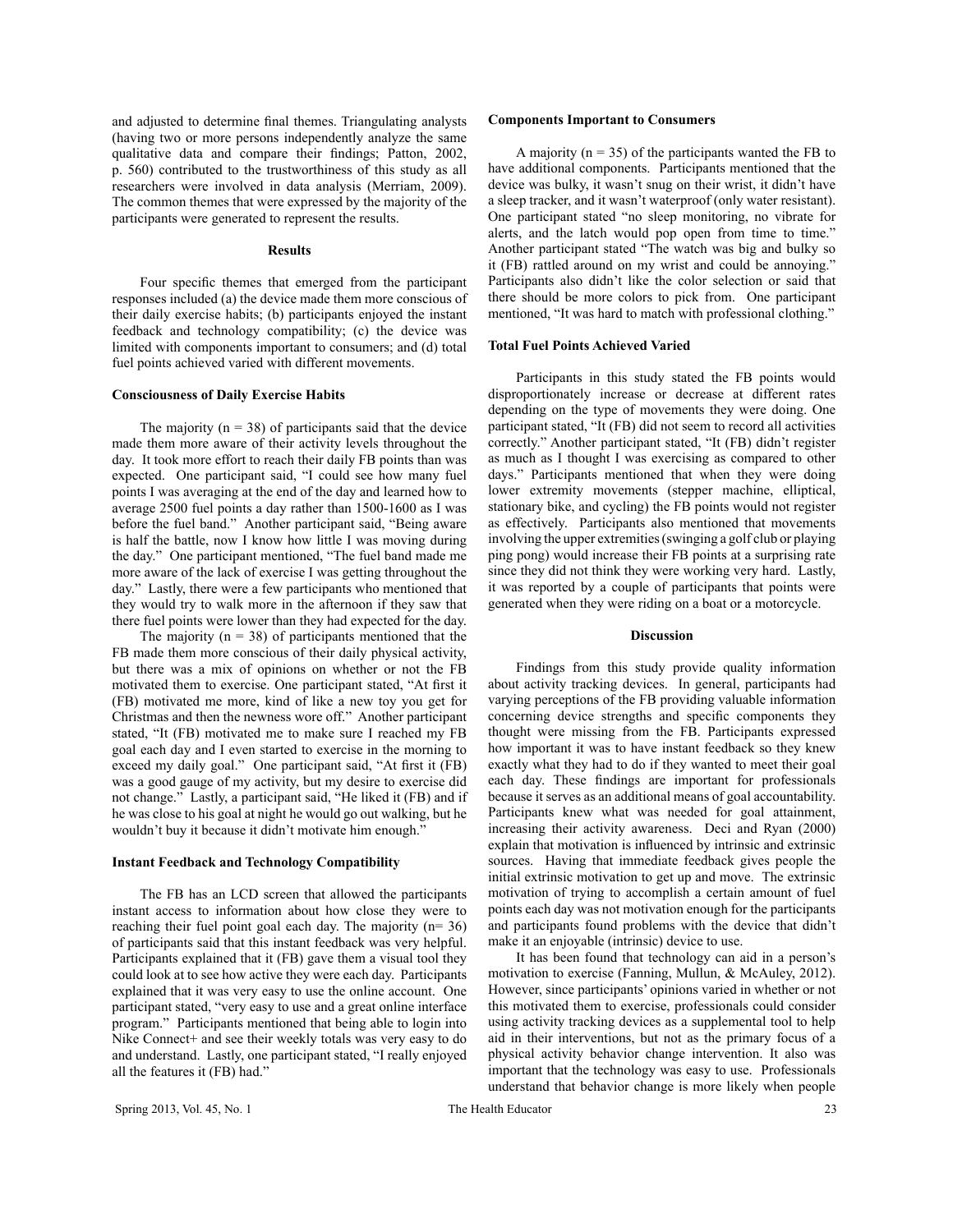do not have to encounter problems along the way. Technology can be frustrating, but participants in this study explained that they enjoyed the easy-to-use program that went along with the FB. For instance, activity data can be synced by simply plugging the band into a computer or Bluetooth, making it readily accessible.

Participants reported that the FB made them more conscious of their activity throughout the entire day, and some of them realized that they were not as active as they thought they were. Some individuals may believe they are meeting physical activity goals when, in actuality, they are falling short. Physical activity consciousness could be a valuable tool in behavior change interventions that are designed to increase physical activity. New electronic activity-tracking devices can be very useful because they eliminate self-report over or under estimation of daily physical activity. Electronic activitytracking devices are a more objective measurement tool than self-report assessments.

Furthermore, the goal setting function on the FB was found to be a valuable tool that participants appreciated. This type of feedback can aid interventionists in planning progressive activity programs potentially making programs more effective because individuals can be held accountable with goal attainment identification. When using these devices during an intervention, the interventionists can see if the participants are meeting their daily physical activity goals throughout the week. If the participants are meeting their goals then the interventionist can increase their daily goals or if they aren't meeting their daily goals then interventionist can decrease their goal. These devices can allow for the proper adjustments to be made throughout the intervention rather than waiting until the end.

A study analyzing 8 different electronic activity-tracking monitors found that the FB was ranked 7th in its ability to track energy expenditure (Lee, Kim, & Welk, 2014). It is important to note that some participants in this study explained that they thought the FB was not recording some of their activity correctly. As explained, lower extremity movements seem not to generate very many points and upper extremity movements seem to generate more than expected. Health professionals might want to take this into consideration when planning an intervention with these devices.

## **Health Education Implications**

Newer technologies, such as the FB, can help improve health education interventions and provide an additional way to reach different populations. In assessing the needs of participants in this study, it was found that these devices helped participants become more conscious of their daily, weekly, and monthly physical activity levels. Their use may make people more conscious of their movement because of measurement advancements associated with accelerometry, the capability to display data/results, and integration of behavior change techniques/strategies. This suggests that the use of activity tracking devices should be considered when planning and implementing interventions designed to increase PA behavior, as technology has become an important aspect of many individuals' lives. Researchers can use these types of devices, newer technologies, and the online programs offered by these newer devices to track their participants' PA throughout the

intervention.

Furthermore, interventionists should incorporate activity guidelines to help individual goal adjustment. For example, the current study instructed participants to increase their PA goal after they met their goal three days in a row. This guideline helped participants monitor their goal attainment and progress towards their overall fitness goal. Lastly, the best participants are those who are ready to change. Electronic activitytracking devices can aid in the behavior change process, but they will be ineffective for individuals who lack motivation or are unwilling to change. Strategies unrelated to the use of activity monitors should also be integrated into interventions to help those unwilling to change. Behavior change techniques and strategies that might be used in combination with these devices include: (1) setting a goal so that participants have to achieve a certain amount of activity each day, (2) providing positive reinforcement when participants reach their daily and weekly activity goals, (3) encouraging competition between participants to reach their goal, (4) encouraging text messages or other social media communication between participants to help keep each other motivated, (5) setting participants up with a partner so they can motivate each other, (6) or create a blog or message board for participants to post their daily PA totals and questions they might have about the device.

Physical activity motivation is different for everyone, but one of the first steps in any behavior change program is to have people become more conscious of their daily habits. When health professionals are consulting with people about their diet, the first step might be to have people journal or keep track of what they are eating. This helps the person become more conscious of his/her diet. In health education interventions, it is very important to get people to become more conscious of their daily habits. When people become aware of their unhealthy daily habits, they can work to correct them. By becoming more conscious, individuals can identify triggers associated with periods of physical inactivity and work towards overcoming these behavior triggers. As for physical activity interventions, these activity-tracking devices can help increase people's consciousness of their daily and weekly physical activity habits as a means to begin the behavior change process. It has been explained that activity-tracking devices can potentially have a large public health impact (Mayrsohn & Khalil, 2014). With that being said, professionals should consider the use of these devices in PA behavior change interventions to help people become more conscious of their daily physical activity habits. However, this study has found that these devices should be combined with other behavior change techniques when trying to plan the most effective PA intervention.

Lastly, the researchers found that one of the most important aspects of FB intervention integration was the 1-hour training. During the training, participants were taught how to utilize each function of the FB. This proved to be valuable and participant feedback was overwhelmingly positive after the training. It was also valuable to the researchers because there were virtually no major issues or setbacks during the intervention. There were a few times when participants forgot to download there data. However, this was easily resolved by the researcher emailing the participant and reminding them to download there data.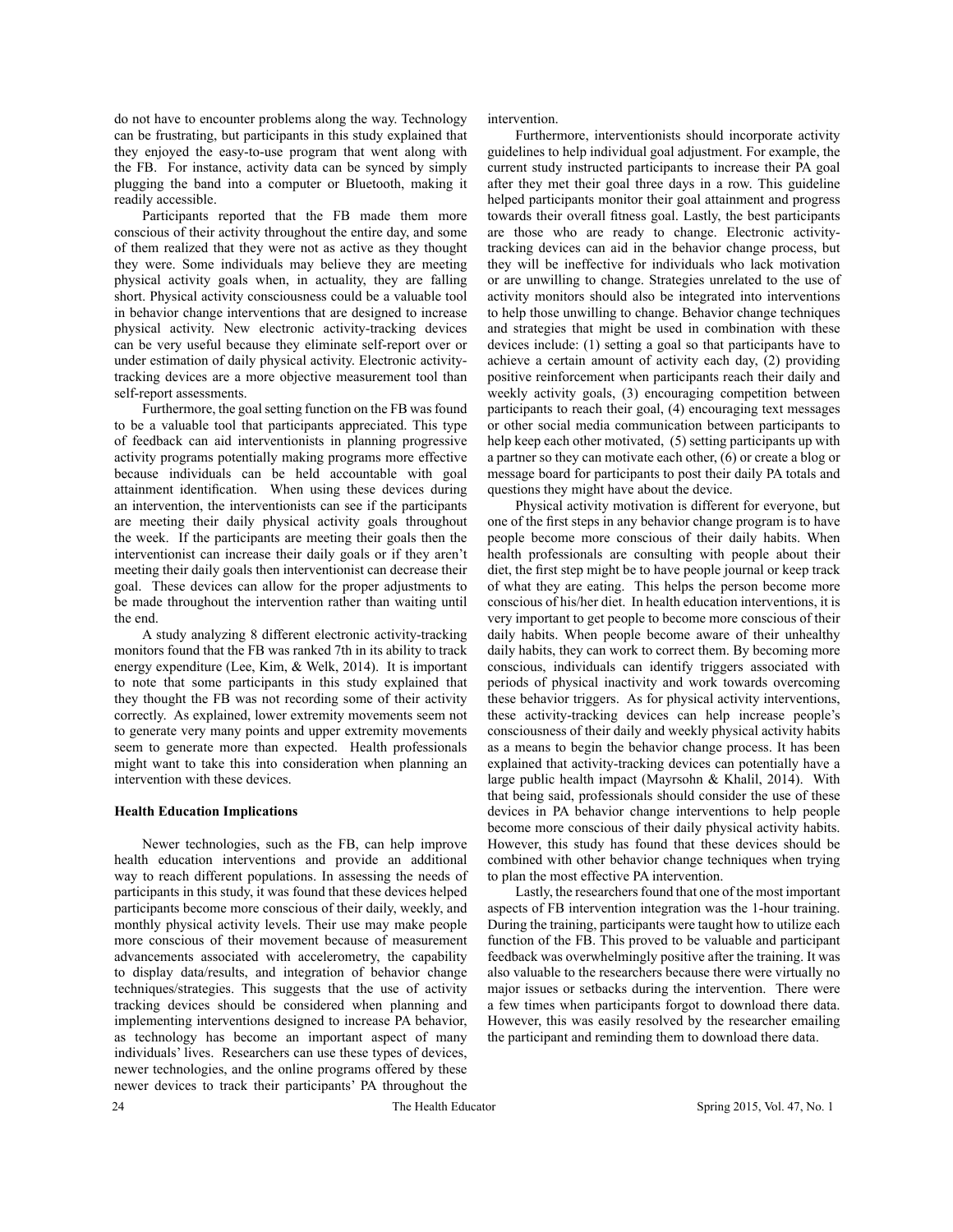## **Limitations**

This study is reliant on self-reported opinions related to the physical activity motivation associated with use of an activity-tracking device, the strengths and weaknesses of using the device, and the device's capability to track physical activity. It was assumed that all participants accurately and honestly answered each question during the one-on-one interviews. Furthermore, it was assumed that participants in the current study were ready for behavior change because they voluntarily agreed to participate in the study.

### **Conclusion**

In summary, this study reports that activity-tracking devices made individuals more conscious of their exercise habits. However, whether these devices independently motivate people to be more physically active has yet to be determined. It has been found that electronic activity-tracking devices, when combined with multiple behavior change techniques can be effective (Lyons, Lewis, Mayroshn, & Rowland, 2014). During this intervention, the only method used was goal setting. Participants attempted to reach their daily goal of FB points. It was found that participants enjoyed the instant feedback that these devices provided and this made them more conscious of their activity habits, but adding more behavior change techniques to a health intervention could produce more effective behavior change results. Future studies should explore whether electronic activity-tracking devices are more effective if combined with multiple behavior change techniques and strategies.

#### **References**

- Ba, S. & Wang, L. (2013). Digital health communities: The effect of their motivation mechanisms. *Decision Support Systems*, 55, 941-947.
- Biddle, S., Gorely, T., & Stensel, D. 2004. Health-enhancing physical activity and sedentary behaviors in children and adolescents. *Journal of Sports Sciences,* 22, 679-701.
- Buchholz, S., Ingram, D., Wilburn, J., & Pelt, P. (2013). Using photos to develop text messages to promote walking. *Journal of Nursing Scholarship*, 45(4), 380-387.
- Centers for Disease Control and Prevention (CDC), (2013). Physical activity guidelines for Americans. Retrieved from:http://www.cdc.gov/physicalactivity/everyone/ guidelines/index.html
- Center for Disease Control and Prevention (CDC), (2010). How much physical activity do you need? Retrieved from: http://www.cdc.gov/physicalactivity/everyone/guidelines/ index.html
- Deci, E., & Ryan, R. (2000). The "what" and "why" of goal pursuits: Human needs and the self-determination of behavior. *Psychological Inquiry,* 11, 227-268.
- Deci, E. & Ryan, R. (2002). *Handbook of self-determination research*. Rochester, NY: University of Rochester Press.
- Dunn, A., Andersen, R., & Jakicic, J. (1998). Lifestyle physical activity interventions: History, short- and long-term effects, and recommendations. *American Journal of Preventative Medicine,* 15, 398-412.
- Fanning, Mullun, & McAuley, (2012). Increasing physical activity with mobile devices: A meta-analysis. *Journal of Medical Internet Research,* 14(6), 61-71.
- Flegal, K. M., Graubard, B. I., Williamson, D. F., & Gail, M. H. (2005). Excess deaths associated with underweight, overweight, and obesity. *Journal of the American Medical Association,* 293 (15), 1861-67.
- Hsu, Y., Buckworth, J., Focht, B., & O'Connell, A. (2013). Feasibility of a self-determination theory-based exercise intervention promoting healthy at every size with sedentary overweight women: Project CHANGE. *Psychology of Sport and Exercise.* 14. 283-292
- Lee, J., Kim, Y., & Welk, G. (2014). Validity of consumerbased physical activity monitors. *Journal of Medicine and Science in Sports and Exercise*. 46(9). 1840-1848.
- Kang, M., Marshal, S.J., Barreira, T.V., & Lee, J.O. (2009). Effect of pedometer-based physical activity interventions: a meta-analysis. *Research Quarterly of Exercise & Sport*, 80 (3), 648-655.
- Lee, J-M., Kim, Y., & Welk, G (2014). Validity of consumerbased physical activity monitors. *Medicine and Science in Sports and Exercise*, 46(9), 1840-1848.
- Lyons, E., Lewis, Z., Mayrohn, B., & Rowland, J. (2014). Behavior change techniques implemented in electronic lifestyle activity monitors: A systematic content analysis. *Journal of Medical Internet Research*, 16(8), e192. doi: 10.2196/jmir.3469
- Mayrsohn, B. & Khalil, G. (2014). Games for Health. In Krohn, R. & Metcalf, D (Eds.), mHealth Innovations: Best Practices from the Mobile Frontier (pp. 85-94). Chicago: HIMSS.
- Merriam, S. B. (2009). *Qualitative research: A guide to design and implementation*. San Francisco, California: Jossey-Bass.
- Muller-Riemenschneider, F., Reinhold, T., Nocon, M., & Willich, S.N. (2008). Long-term effectiveness of interventions promoting physical activity: A systematic review. *Preventative Medicine,* 47 (4), 354-368.
- National Center for Health Statistics (NIH). (2010). Retrieved from http://www.cdc.gov/hchs/
- Ng, J., Ntoumanis, N., Thøgersen-Ntoumani, C., Deci, E. L., Ryan, R. M., Duda, J. L., et al. (2012). Self-determination theory applied to health contexts: A meta-analysis. *Perspectives on Psychological Science*, 7(4), 325-340.
- Nike Website. (2015). Explore the power of nikefuel. Nike. com. Retrieved from: http://www.nike.com/us/en\_us/c/ nikeplus/nikefuel
- Patton, M.Q. (2002). *Qualitative research and evaluation methods* (3rd ed.). Thoursand Oaks, CA: Sage.
- Polzien, K.M., Jakicic, J.M., Tate, D.F., & Otto, A.D. (2007). The efficacy of technology-based system in a short-term behavioral weight loss intervention. *Obesity*, 15 (4), 825- 830.
- Russel, W. & Newton, M. (2008). Short-term Psychological effects of interactive video game technology exercise on mood and attention. *Educational Technology & Society*, 11 (2), 294-308.
- Sherry, B., Blanck, H., Galuska, D., Pan, L., & Dietz, W. (2010). Vital signs: State-specific obesity prevalence among adults – United States, 2009. *Morbidity and Mortality Weekly Report division of CDC*, 59, 951-955.

Spring 2015, Vol. 47, No. 1 The Health Educator 25